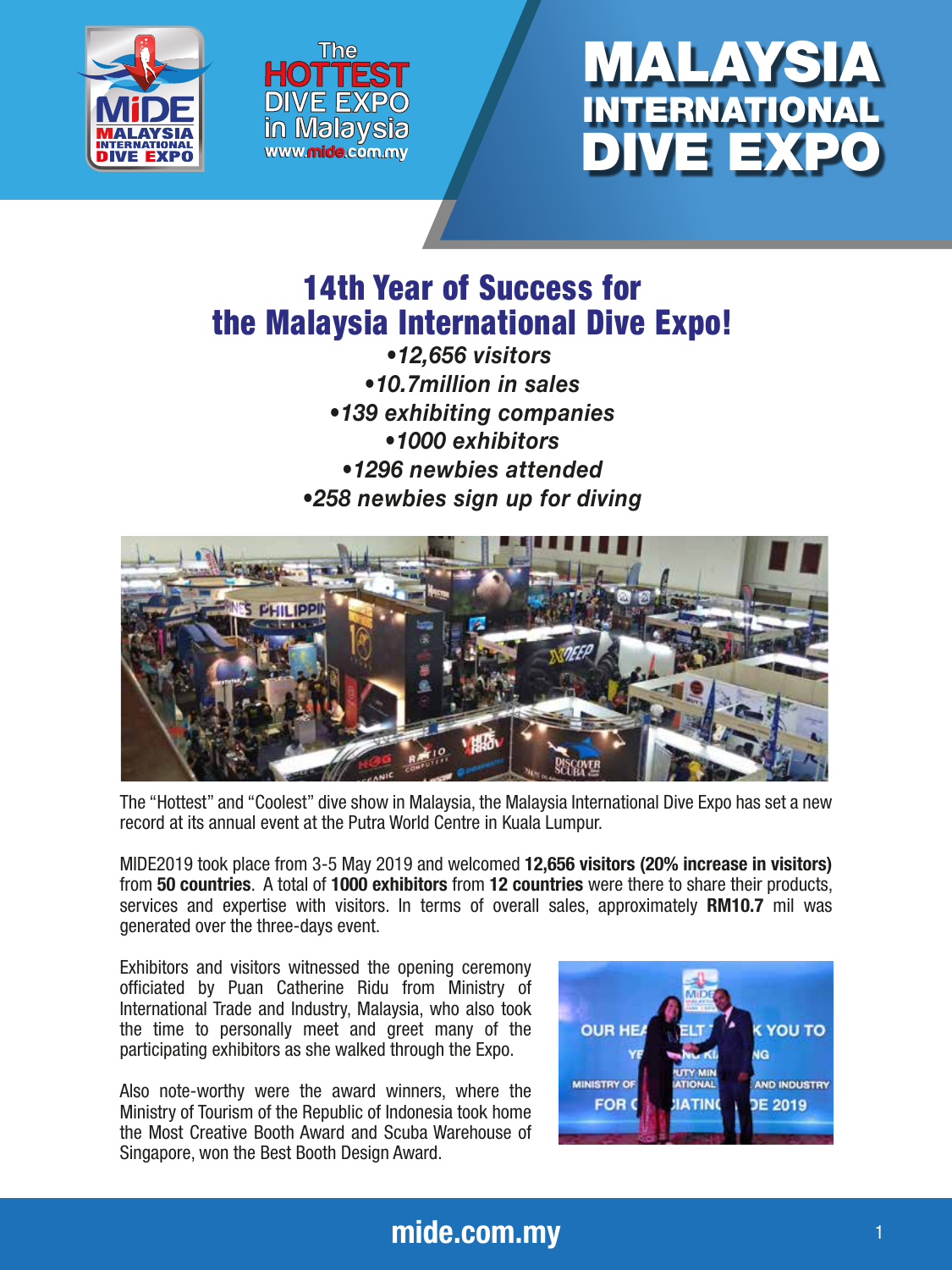# B2B Matching Platform

The inaugural launch of the B2B matching platform initiated for the first time saw 42% user adoption and 46% potential meetings arranged. The platform received 295 visits with 101 profile views and 28 meetings was confirmed. Although numbers were moderate, this initial reception was still quite encouraging as its evident that both trade and exhibitors are keen to network using the business matching platform. The aim of this matching platform is to enhance the process for serious trade business. From next year (2020) onwards, all trade visitors will be required to register online only and prior to MIDE commencing, which will allow more meetings to be arranged and program communicated in advance.





#### Cave Diving Forum

Visitors heard from cave-diving experts on their journey into this niche area of diving, the skills and training required, their experiences, the use and career paths taken, as well as the prerequisites for pursuing this area of interest. The expo will be holding the forum again next year.

# Non-divers

This year, MIDE welcomed 1296 (15% increase) non-divers to the expo. With the on-site pool present again, 36 newbies gave scuba diving a go through the "Be a Diver" program. 258 visitors (newbies) signed up for scuba-diving courses as a result. As the aim of MIDE is to expand the community of divers and further develop the dive industry and businesses involved, the results of the new interest received are pleasing and encouraging.

# Ocean Rescue Forum

The highly anticipated Ocean Rescue Forum took place once again where experts various fields spoke about sustainable practices and educated listeners on what they can do to participate in the ongoing rescue mission of the oceans and marine life, with particular focus on plastic. This forum will be an ongoing forum at the expo.





# mide.com.my 22 and 22 and 22 and 23 and 23 and 23 and 23 and 23 and 23 and 23 and 23 and 23 and 23 and 23 and 23 and 23 and 23 and 23 and 23 and 23 and 23 and 23 and 23 and 23 and 23 and 23 and 23 and 23 and 23 and 23 and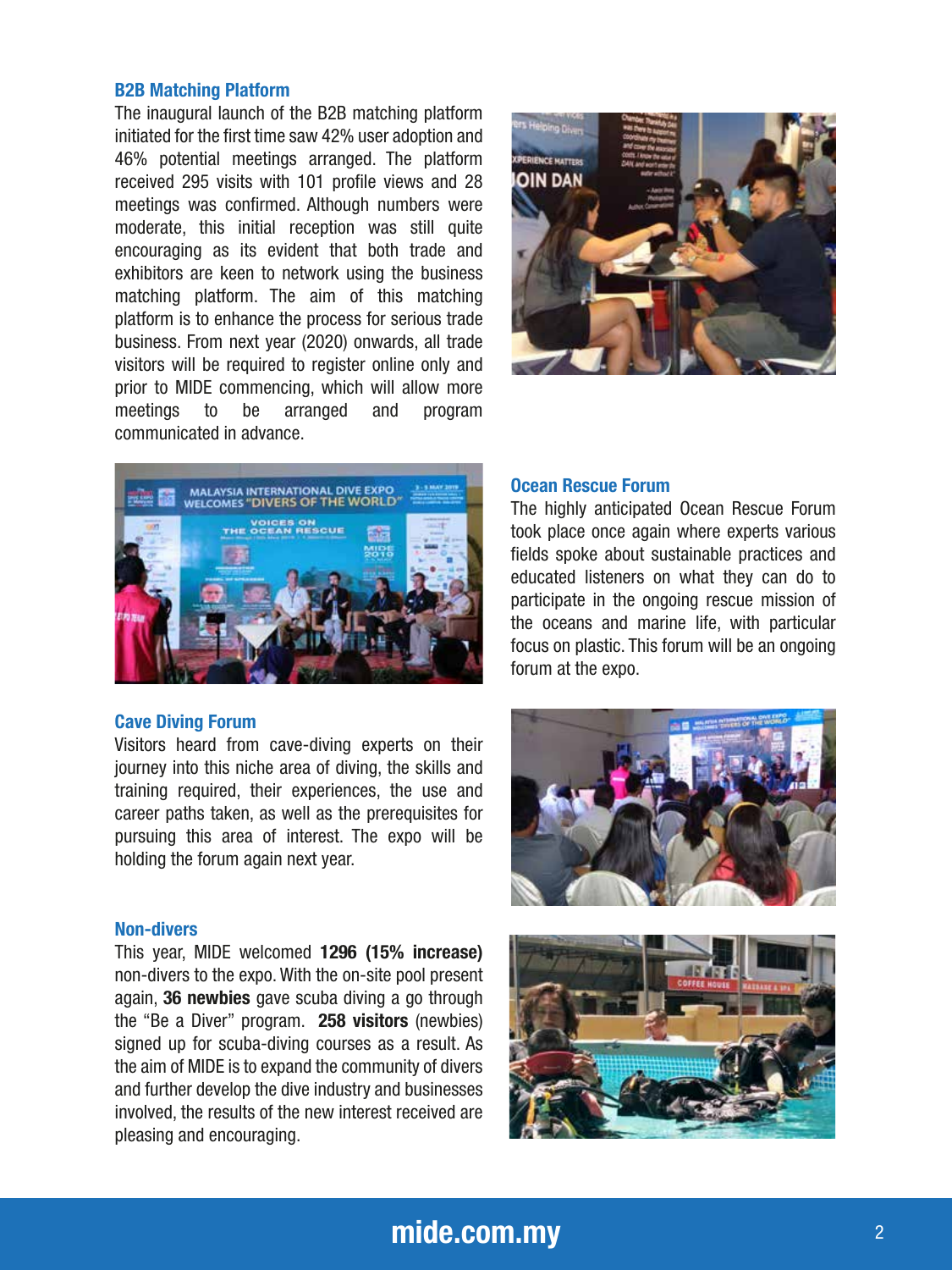# DiveDivas Fanclub

This dedicated female-only fan club welcomed 32 new members to the community.

### Speaker's Presentation



A host of speakers were present throughout the event where they shared their expertise and knowledge on a series of current topics including marine conservation, dive medicine, underwater photography, technical diving, freediving, dive travel, dive training, black water diving and more.

# Marine Educational Program

This year the expo was visited by 672 children. School children's heard from Neil Davidson of PADI on the introduction to scuba diving, learnt from Monica Chin from ADRECC about single use plastic and Brendon Sing from Shark Guardian on the function and conservation of sharks in the ocean. The aim of the program is to entice and encourage more schools to be educated, engaged and be involved in the education of Ocean debris and marine life as they are the future ambassador of the Ocean.



### Lucky Draw

A total of 37 lucky draw prizes amounting to RM45,000 were given out over the weekend event with a mix of dive holidays, dive gear (wetsuit, regulators), cash prize, dive courses, and camera equipment being won by visitors. The grand prize of 5D/4N stay at Borneo Cottage Maratua with diving package was won by Cindy Chew.





#### Products & Packages

The expo is known as the hub for purchase of dive equipment, courses and dive travel destinations. As per usual, bargains and promotions at the show were a huge hit among the visitors. Dive wear, equipment, technology, photography / videography gear, dive holidays, tours, courses and all types of other dive related products were offered to visitors.

# mide.com.my 33 and 33 and 33 and 33 and 34 and 34 and 35 and 35 and 35 and 35 and 35 and 35 and 35 and 35 and 35 and 35 and 35 and 35 and 35 and 35 and 35 and 35 and 35 and 35 and 35 and 35 and 35 and 35 and 35 and 35 and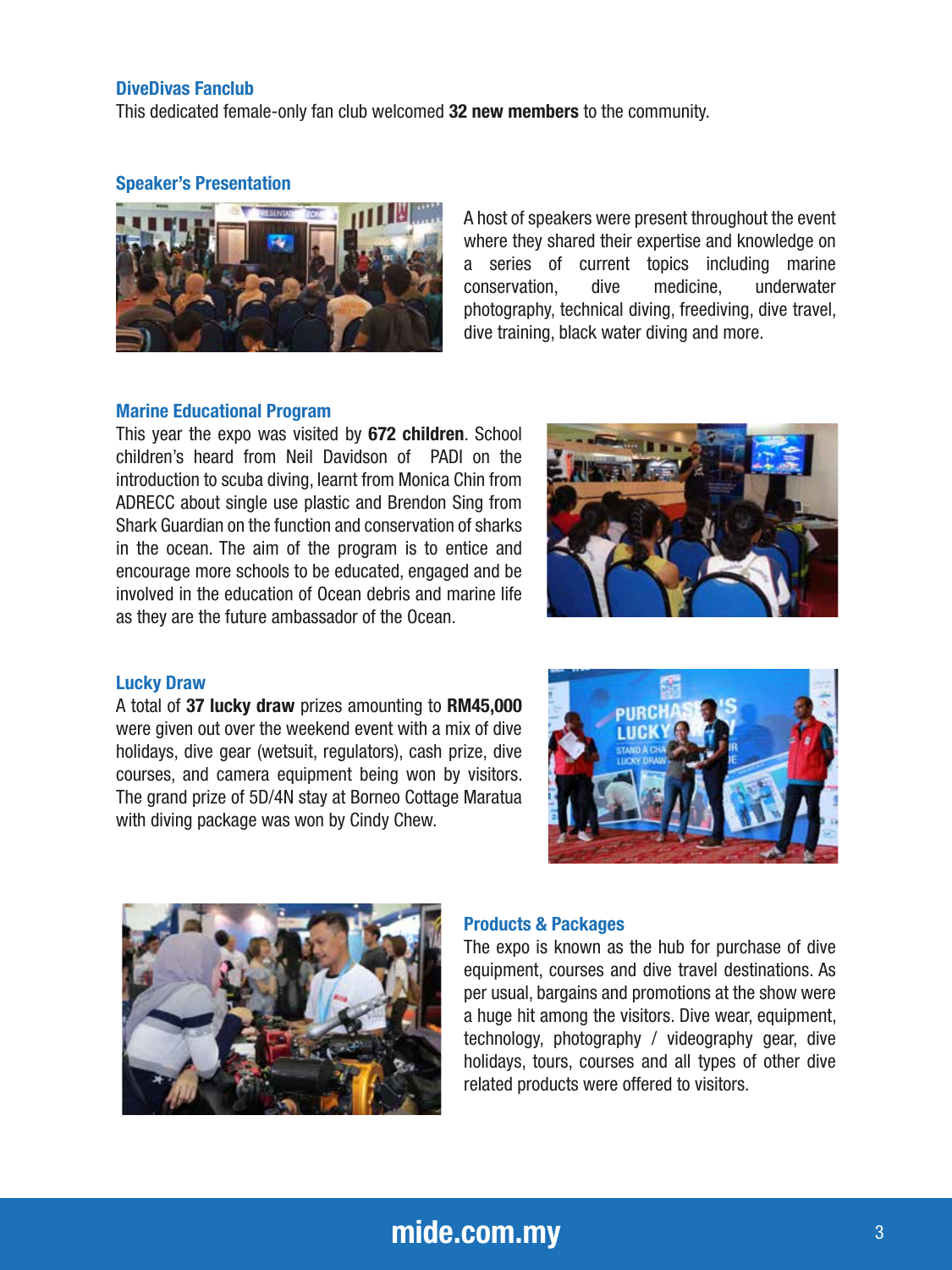## Water Sports

The inaugural launch of water-sports edition at MIDE was warmly received with many interest in water activities. The boating section received with interest and many sales leads generated. Dive operators and holiday resorts, especially, expressed their interest in the different types and functionalities of the boats on offer. A few boats was closed in sale during the expo and many others in the pipeline is being negotiated. Other water sport exhibits too received many bookings. It is evident that this platform has the potential to grow.



# Revenue Achieved

The recorded sales for the 3-day event was approximately RM10.7 million (45% increase compared to last year). This was more than the 10mil target anticipated, which is encouraging for our community and all of the businesses involved.

# Lens Beyond Ocean (LBO) Competition

This year's Lens Beyond Ocean Underwater Photography Competition was again another huge success with submission received from 25 countries with the following winners:

Macro 1st Place: Navapan Janjarasskul from Thailand

(5 NIGHTS FOR ONE PERSON AT EITHER ATLANTIS PUERTO GALERA OR ATLANTIS DAMAGUETE)

Macro 2nd Place: Gaetano Gargiulo from Italy (4 NIGHT FOR 1 PERSON IN SHARED BUNGALOW AT THALASSA DIVE RESORT LEMBEH WITH DIVING PACKAGE)

Wide Angle 1st Place: Gino Symus from Belgium

(7 DAYS 6 NIGHTS KOMODO/RAJA AMPAT DIVING TRIP)

Wide Angle 2nd Place: Miguel Ramirez from Reunion

(4 DAYS 3 NIGHTS DIVE PACKAGE FOR 2 PERSON (TWIN SHARING) Portfolio 1st Place: Delbos Yannick from France (1 SPACE IN TWIN SHARE CABIN)

Portfolio 2nd Place: Tracey Jennings from United Kingdom (5D 4N DIVE PACKAGE FOR 2 PAX AT FUN & SUN DAUIN)

Compact 1st Place: Chong Wan Yong from Malaysia (4 NIGHTS ACCOMMODATION FOR ONE PERSON AT AMUN INI BEACH RESORT)

Compact 2nd Place: Low Sook Wei from Malaysia (3 NIGHTS FOR 1 PERSON IN SHARED HILLTOP ROOM AT THALASSA DIVE RESORT MANADO WITH FREE DIVING PACKAGE)



Creative 1st Place: Pietro Cremone from Italy (5 DAYS 4 NIGHT DIVE ACCOMODATION PACKAGE)

Creative 2nd Place: Theresa Guise from the USA (4 DAYS 3 NIGHTS, 4 DIVES FOR ONE PERSON AT NUSA PENIDA)

Freediving 1st Place: Yen Wen Chih from Taiwan (5 DAYS 4 NIGHTS FOR 1 DIVER AT WAIWO DIVE RESORTS RAJA AMPAT)

Freediving 2nd Place: Andrew Tsz On Lau from Hong Kong (4 NIGHTS ACCOMMODATION FOR ONE PERSON AT EITHER PURA VIDA CABILAO OR PURA VIDA DAUIN)

3 Min Video 1st Place: Simone Piccoli from Italy (6 DAYS 5 NIGHTS FOR 1 PAX AT ATMOSPHERE RESORT AND SPA)

3 Min Video 2nd Place: Ros Syafigah Roslan from Malaysia (4 DAYS 3 NIGHTS DIVE PACKAGE AT COCOTINOS MANADO OR LEMBEH)

Best of Show: Leonard Lim from Singapore (Enth Degree-Hv Atoll) Best of Show: Peter De Maagt from Netherlands (Enth Degree-Aviero Long Pants)

Honourable Mention: Rosni Hussin from Malaysia (CREST + ENTH DEGRE Bombara)

Honourable Mention: Kang Qiu Jian from Malaysia (CREST+ ENTH DEGREE- Aviero Short Pants)

# mide.com.my 44